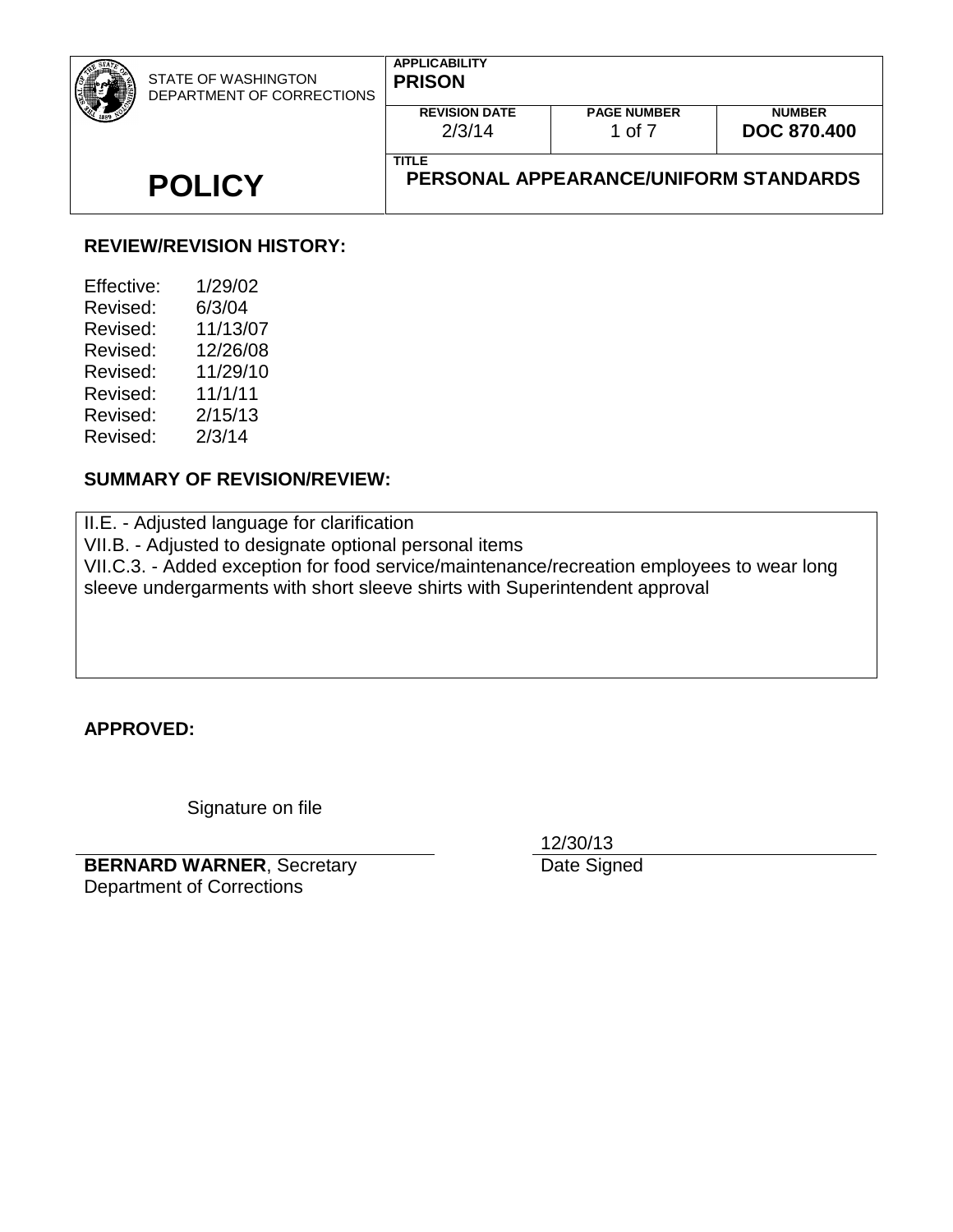| <b>STATE OF WASHINGTON</b><br>DEPARTMENT OF CORRECTIONS | <b>APPLICABILITY</b><br><b>PRISON</b>                 |                              |                                     |
|---------------------------------------------------------|-------------------------------------------------------|------------------------------|-------------------------------------|
|                                                         | <b>REVISION DATE</b><br>2/3/14                        | <b>PAGE NUMBER</b><br>2 of 7 | <b>NUMBER</b><br><b>DOC 870.400</b> |
| <b>POLICY</b>                                           | <b>TITLE</b><br>PERSONAL APPEARANCE/UNIFORM STANDARDS |                              |                                     |

### **REFERENCES:**

DOC 100.100 is hereby incorporated into this policy; [Collective Bargaining Agreements;](https://www.ofm.wa.gov/state-human-resources/labor-relations/collective-bargaining-agreements) Employee [Handbook](http://insidedoc/communications/docs/publications/EmployeeHandbook.pdf)

### **POLICY:**

- I. The Department will ensure the attire and personal appearance of all employees, contract staff, and volunteers is professional and appropriate for their classification and job duties.
- II. Employees, contract staff, and volunteers are expected to be well groomed and dressed in a professional manner appropriate to their work assignment and safety standards.
- III. Employees, contract staff, volunteers, or visitors may not wear clothing similar to state issued offender clothing, unless specifically authorized by the Captain or higher authority.
- IV. Employees, contract staff, and volunteers will keep in mind that individual actions reflect on the entire Department as they represent the Department in the public view.

### **DIRECTIVE:**

- I. General Requirements
	- A. All employees, contract staff, and volunteers will adhere to the following requirements:
		- 1. Employees, contract staff, and volunteers will be expected to maintain good personal hygiene and will not report for duty in an unclean condition.
		- 2. Employee, contract staff, and volunteer appearance will reflect a professional image appropriate for their position.
		- 3. Hair, beards, sideburns, and mustaches will be neat and clean. Facial hair will not interfere with wearing a protective mask to comply with Occupational Safety and Health Administration (OSHA)/Washington Industrial Safety and Health Act (WISHA) standards.
		- 4. Light, mild use of cologne or perfume is authorized.
		- 5. Tattoos that depict violence or gang affiliation, or which could be construed as sexual in nature, must be covered while representing the Department.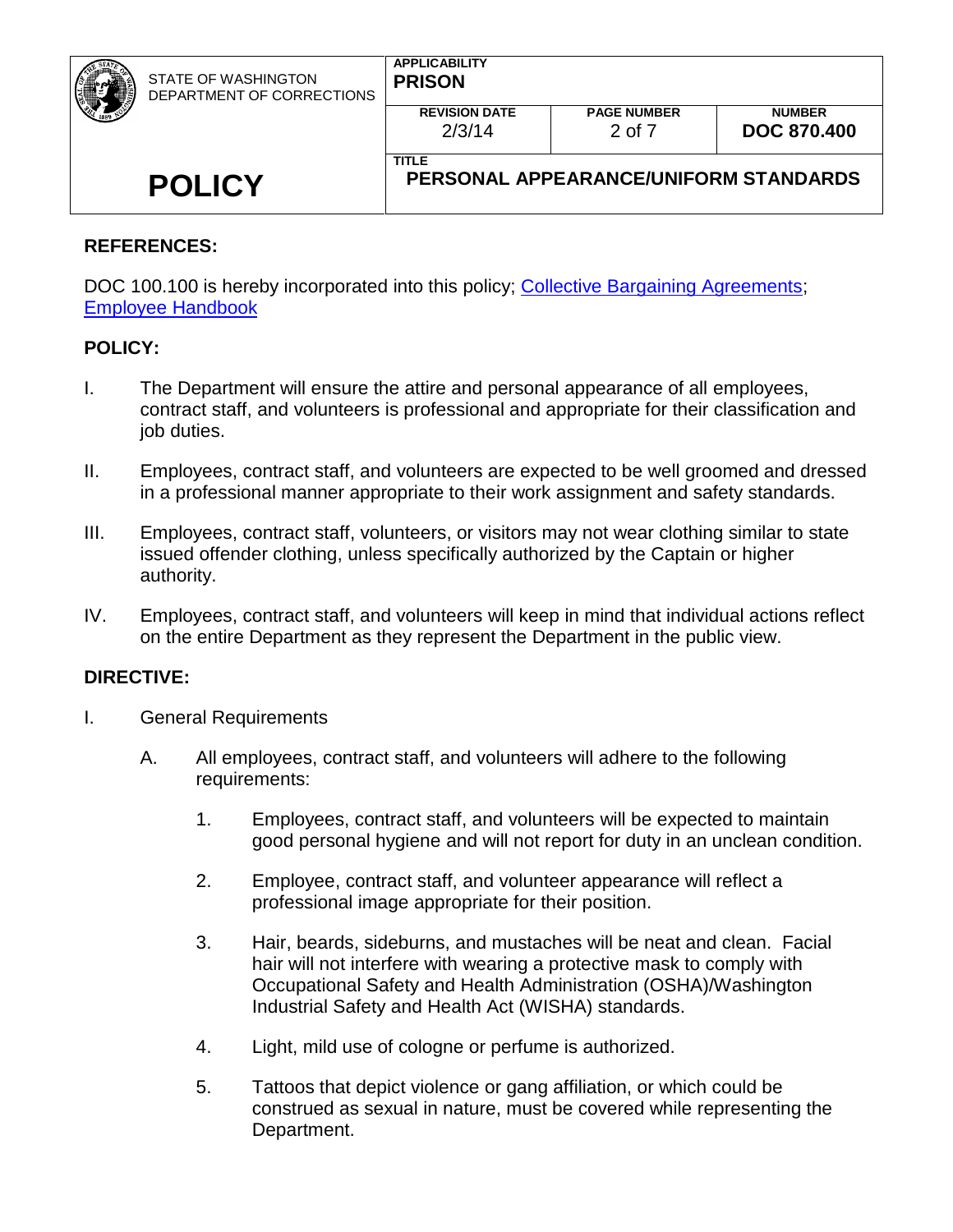| <b>PA</b><br><i>■</i> | STATE OF WASHINGTON<br>DEPARTMENT OF CORRECTIONS | <b>APPLICABILITY</b><br><b>PRISON</b>                 |                              |                                     |
|-----------------------|--------------------------------------------------|-------------------------------------------------------|------------------------------|-------------------------------------|
|                       |                                                  | <b>REVISION DATE</b><br>2/3/14                        | <b>PAGE NUMBER</b><br>3 of 7 | <b>NUMBER</b><br><b>DOC 870.400</b> |
|                       | <b>POLICY</b>                                    | <b>TITLE</b><br>PERSONAL APPEARANCE/UNIFORM STANDARDS |                              |                                     |

- B. Non-uniformed employees, contract staff, and volunteers will adhere to the following requirements:
	- 1. Clothing will be neat, clean, and in good repair. Clothing must not expose undergarments, cleavage and/or bare chest, or stomach/midriff. Shower shoes, flip flops, shorts, overalls, camouflage clothing, mini skirts or mini dresses (i.e., shorter than 2" above the knee), halter tops, and sheer, see through, mesh, or camisole type tops are not authorized.
		- a. Maintenance employees may wear overalls.
	- 2. Clothing that depicts violence, gang affiliation, alcohol, or drugs, or which could be construed as sexual in nature, is not authorized.
- C. Uniformed employees will adhere to the following requirements:
	- 1. While dressed in uniform, whether on or off duty, employees are subject to public scrutiny and will not:
		- a. Purchase or drink alcoholic beverages in public,
		- b. Participate in political activities on personal behalf, which includes giving public testimony, unless mutually approved by the Assistant Secretary for Prisons and the appropriate collective bargaining representative, or
		- c. Attend social or athletic events that are not held on Department property and are not officially sponsored by the Department.
	- 2. Uniform shirts will be buttoned and tucked in at all times. Only the top button may be left unbuttoned.
- II. Uniform Management
	- A. All uniformed employees are required to wear the issued uniform while carrying out their duties at the facility.
	- B. Uniforms will be worn in their entirety and will not be worn with non-uniform elements.
	- C. Cleaning of issued uniforms will be provided by the facility. Management will not incur the cost if an employee who chooses to launder his/her uniform at a different location. Uniforms will be clean, pressed, and in good repair.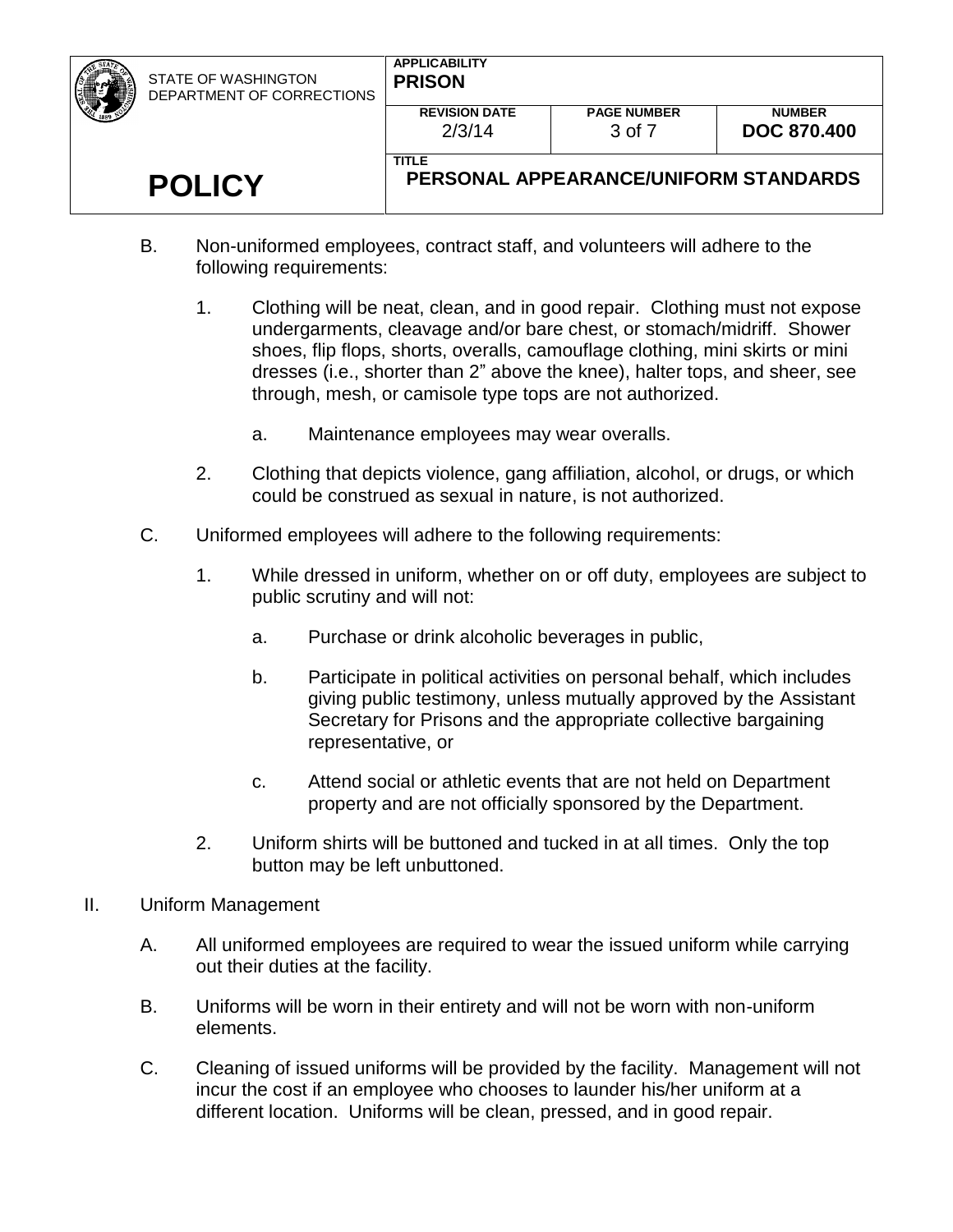| ż | STATE OF WASHINGTON<br>DEPARTMENT OF CORRECTIONS | <b>APPLICABILITY</b><br><b>PRISON</b> |                                       |                                     |
|---|--------------------------------------------------|---------------------------------------|---------------------------------------|-------------------------------------|
|   |                                                  | <b>REVISION DATE</b><br>2/3/14        | <b>PAGE NUMBER</b><br>4 of 7          | <b>NUMBER</b><br><b>DOC 870,400</b> |
|   | <b>POLICY</b>                                    | <b>TITLE</b>                          | PERSONAL APPEARANCE/UNIFORM STANDARDS |                                     |

- D. Uniforms will not be taken to or stored at an employee's assigned work area. The Appointing Authority will identify uniform storage areas.
- E. Pins (e.g., union, service, quality) may be worn on the identification card holder, but will not interfere with the security of the badge. Pins and/or union buttons may be worn on the uniform jacket and on the shirt above the right side pocket. The Assistant Secretary for Prisons may prohibit any pin or button that may present a risk to facility security or safety.
- F. Facilities will supply gender specific sizes for all uniformed employees.
	- 1. Uniformed employees requesting maternity uniforms will be issued maternity shirts and paneled maternity pants.
- G. Employees terminating employment with the Department will be required to return their uniforms and uniform components to the point of issue. Facilities may re-issue items that are in good condition and serviceable.
- H. Employees transferring to other facilities within the Department may take their assigned uniforms and Personal Protective Equipment (PPE) with them.
- I. Facility specific logos are not authorized on uniform shirts, jackets, or hats.
- III. Custody Uniform Issue
	- A. Standard dark blue uniform issue for custody employees (i.e., Captain, Lieutenant, Sergeant, Correctional Officer) is:
		- 1. 4 pairs of Battle Dress Uniform (BDU) style pants,
		- 2. 4 BDU style shirts, any combination of long/short sleeve,
		- 3. One baseball cap,
		- 4. One stocking hat,
		- 5. One 4-in-1 style jacket for winter/summer use, and
		- 6. One pair of foul weather pants, as determined by post assignment.
	- B. Custody employees qualified to participate in fire crew duties/extended assignments off facility grounds will be issued 3 dark blue polo shirts and a dark blue hooded sweatshirt.
		- 1. Emblems will be limited to:
			- a. "Corrections" screen printed across the back,
			- b. A badge screen printed over the upper left chest area, and
			- c. "STAFF" screen printed over the upper right chest area.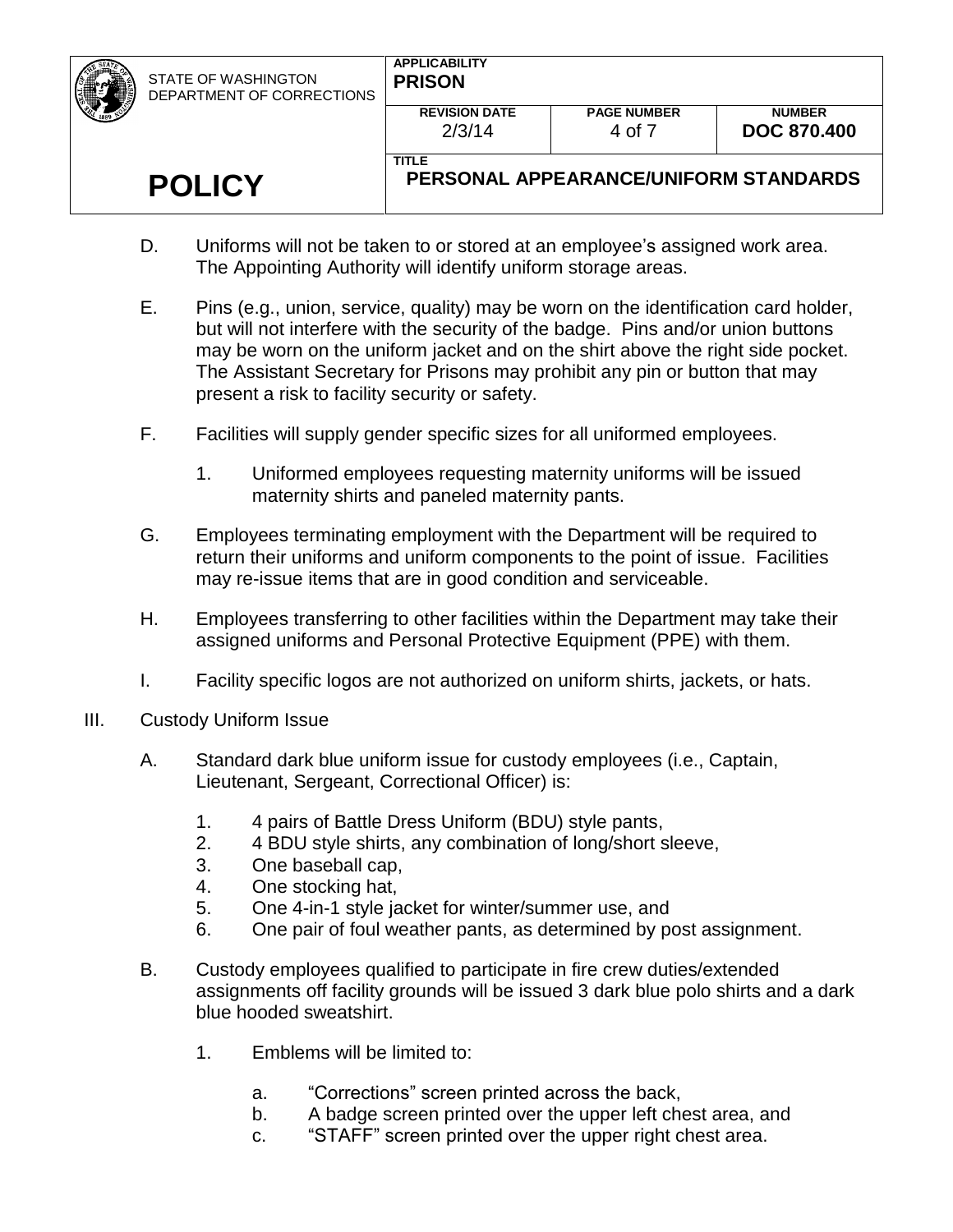| STATE OF WASHINGTON<br>DEPARTMENT OF CORRECTIONS | <b>APPLICABILITY</b><br><b>PRISON</b>                 |                    |                    |
|--------------------------------------------------|-------------------------------------------------------|--------------------|--------------------|
|                                                  | <b>REVISION DATE</b>                                  | <b>PAGE NUMBER</b> | <b>NUMBER</b>      |
|                                                  | 2/3/14                                                | 5 of 7             | <b>DOC 870.400</b> |
| <b>POLICY</b>                                    | <b>TITLE</b><br>PERSONAL APPEARANCE/UNIFORM STANDARDS |                    |                    |
|                                                  |                                                       |                    |                    |

- C. Authorized uniform issue for Canine Handlers is:
	- 1. 5 pairs of black BDU style pants,
	- 2. 5 black polo shirts with badge,
	- 3. 2 black baseball caps,
	- 4. 2 pairs black boots,
	- 5. One "Hidden Agenda" lightweight jacket,
	- 6. One set of foul weather gear, appropriate to regional needs,
	- 7. One standard issue custody shirt,
	- 8. One pair of standard issue custody pants, and
	- 9. One ballistic vest.
- D. Emblems will be limited to:
	- 1. Shirt  $2\frac{1}{2}$ " x 3 $\frac{3}{8}$ " American flag emblem sewn on the right sleeve approximately 1" below the shoulder seam, and Department of Corrections (DOC) emblem sewn on the left sleeve approximately 1" below the shoulder seam.
	- 2. Inner Jacket badge patch sewn on the upper left chest area.
	- 3. Outer Jacket same emblems as the shirt, attached in the same fashion.
	- 4. Baseball cap approved DOC logo sewn on the front center.
- E. Rank Insignia
	- 1. The Captain, Lieutenant, and Sergeant will wear gold rank designation pins on both the uniform shirt collar and the jacket.
- IV. Food Service Uniform Issue
	- A. Standard uniform issue for food service employees is:
		- 1. 3 pairs of dark blue pants,
		- 2. 3 white shirts,
		- 3. One lightweight jacket,
		- 4. One heavyweight jacket, and
		- 5. One baseball cap.
	- B. White smocks will be stocked on site for use.
	- C. Emblems will be limited to: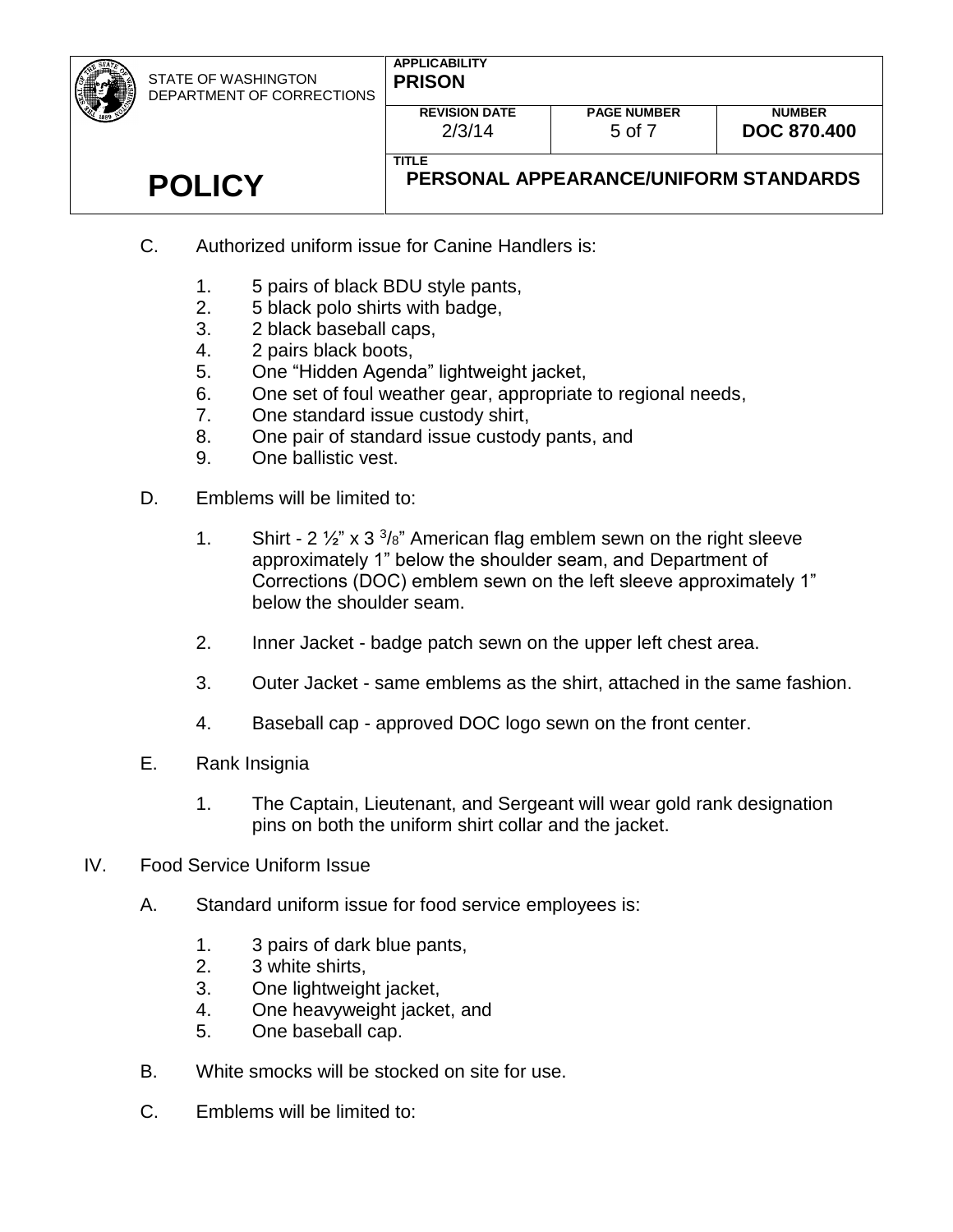STATE OF WASHINGTON DEPARTMENT OF CORRECTIONS

**TITLE**

2/3/14

## **POLICY**

- 1. Shirt DOC logo screen printed on the upper left chest area, and "Food Service staff" screen printed on the upper right chest area.
- 2. Jackets same emblems as the custody uniform shirt.
- 3. Smock "Food Service staff" screen printed on the upper left chest area.
- V. Maintenance Uniform Issue
	- A. Standard uniform issue for maintenance employees is:
		- 1. One jacket, with same emblems as custody uniform shirt, and
		- 2. One baseball cap, with DOC logo sewn on the center front.
- VI. Recreation Uniform Issue
	- A. Standard uniform issue for recreation employees is:
		- 1. One jacket, with same emblems as the custody uniform shirt,
		- 2. One baseball cap, with DOC logo sewn on the center front, and
		- 3. 3 dark blue polo shirts, with DOC logo screen printed on the upper right chest area.
- VII. Personal Items Worn with Uniforms
	- A. Custody employees are required to wear the following:
		- 1. Shoes/Boots all black in color, with closed heel and toe.
		- 2. Socks dark in color, unless the wearing would cause or aggravate a documented medical condition.
		- 3. Undergarments dark in color if visible under uniform, unless the wearing would cause or aggravate a documented medical condition. Long sleeve undergarments will not be worn with a short sleeve shirt.
		- 4. Belt dark in color, unless the wearing would cause or aggravate a documented medical condition. Belt buckle will be plain with no graphics or design other than the DOC logo, unless the Superintendent approves an exception denoting facility.
	- B. Custody employees may also wear the following:
		- 1. Sweater must not extend below jacket or be worn as an outer garment.
		- 2. Gloves must be dark in color and cover the entire hand and fingers.